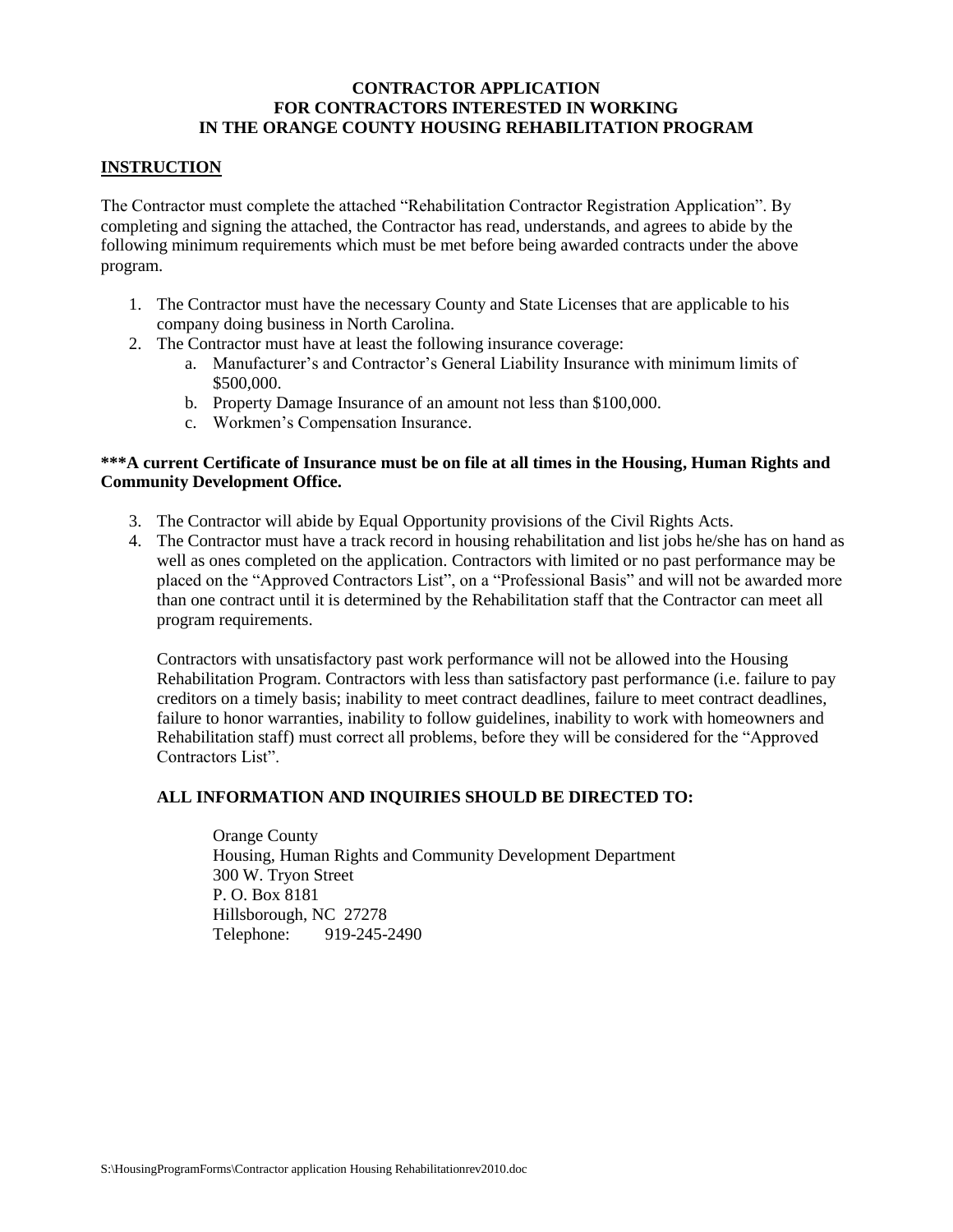# **REHABILITATION CONTRACTOR REGISTRATION APPLICATION**

**All questions must be answered and the data given must be clear and comprehensive. This statement must be notarized. The Contractor may submit any additional information he/she desires.**

| 1. Name of Business:                                                                                                             |                        |
|----------------------------------------------------------------------------------------------------------------------------------|------------------------|
|                                                                                                                                  |                        |
| 2. Address of Business:                                                                                                          |                        |
| 3. Business Telephone Number:                                                                                                    |                        |
| 4. Contact Person(s):                                                                                                            |                        |
| <b>5. Occupational Licenses Numbers:</b>                                                                                         |                        |
| 6. When Organized:                                                                                                               |                        |
| 7. If a corporation, where incorporated and when:                                                                                |                        |
| 8. How many years have you been engaged in the contracting business under your<br>present firm or trade name?                    |                        |
| List the name and address of any other contracting firm under which the owner or partners have<br>9.<br>operated. Include dates. |                        |
| <b>Name</b>                                                                                                                      | <b>Date</b>            |
|                                                                                                                                  |                        |
| 10. Contracts on hand: (Schedule these, showing amount(s) of each contract and the<br>approximate date of completion.)           |                        |
| <b>Name</b>                                                                                                                      | Date                   |
|                                                                                                                                  |                        |
| 11. General character of work performed by your company (i.e. General contracting specialty in any<br>particular trade.)         |                        |
|                                                                                                                                  |                        |
| 12. Have you ever failed to complete and or defaulted on any work awarded to you? Yes                                            | $\overline{\text{No}}$ |
|                                                                                                                                  |                        |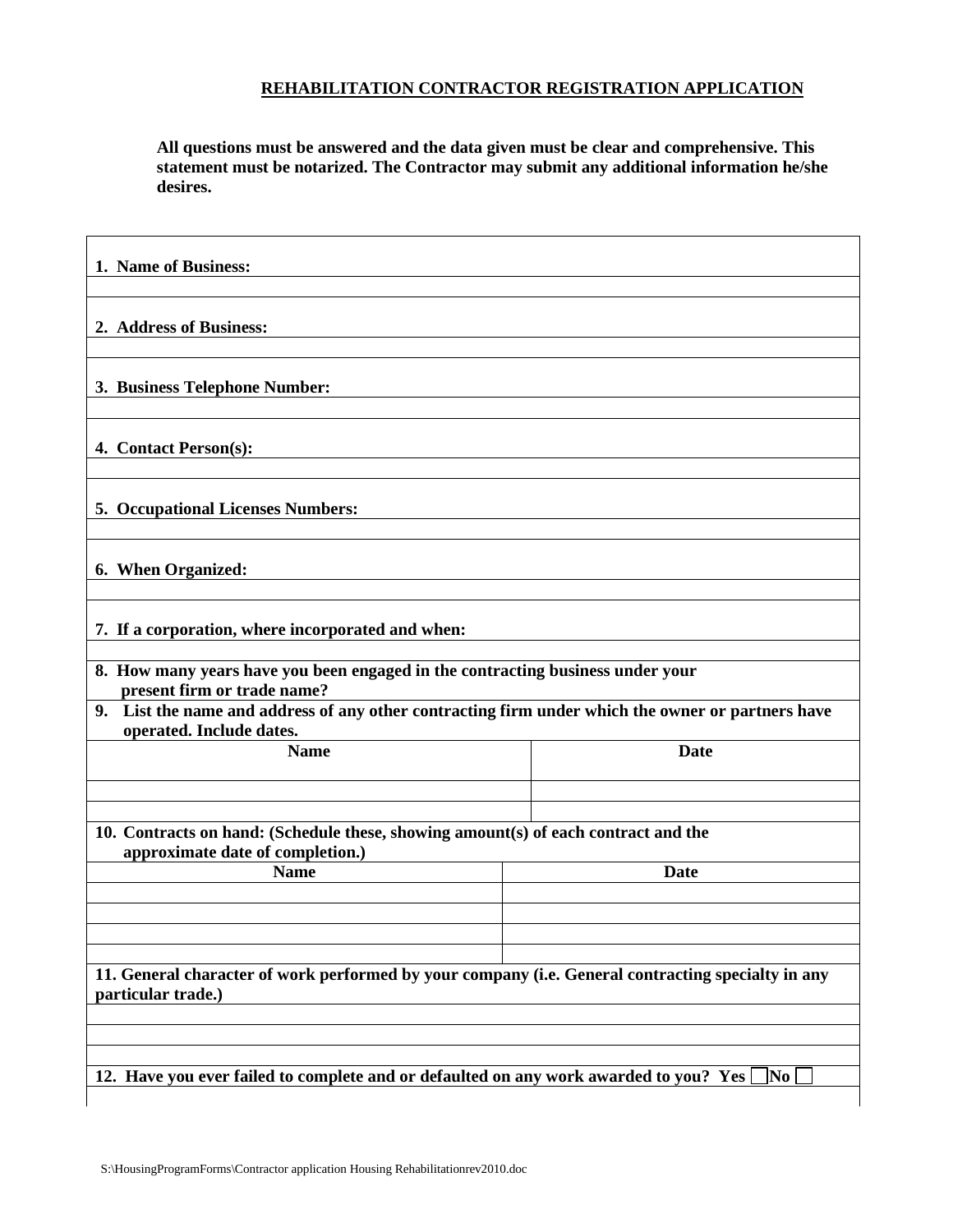#### **13. List the more important projects recently completed by your company. State the approximate cost of each and the month and year completed.**

| <b>Property</b> | Type of work<br>performed | <b>Amount of Contract</b> | <b>Contact Person's</b><br>Name/Telephone |
|-----------------|---------------------------|---------------------------|-------------------------------------------|
|                 |                           |                           |                                           |
|                 |                           |                           |                                           |
|                 |                           |                           |                                           |
|                 |                           |                           |                                           |
|                 |                           |                           |                                           |

**14. Please provide name, address and years of construction experience of all owners, partners, and stockholders.**

| <b>Name</b> | <b>Address</b> | <b>Years of Experience</b> |
|-------------|----------------|----------------------------|
|             |                |                            |
|             |                |                            |
|             |                |                            |
|             |                |                            |

**15. Provide the name and address of the following references:**

**Bank**

| <b>Name</b> | <b>Address</b> | <b>Type of Account</b> | <b>Account Number</b> |
|-------------|----------------|------------------------|-----------------------|
|             |                |                        |                       |
|             |                |                        |                       |
|             |                |                        |                       |
|             |                |                        |                       |
|             |                |                        |                       |

**16. Credit References:**

| <b>Material Suppliers</b> | <b>Account Number</b> |
|---------------------------|-----------------------|
|                           |                       |
|                           |                       |
|                           |                       |

| <b>Subcontractors</b> | <b>Account Number</b> |
|-----------------------|-----------------------|
|                       |                       |
|                       |                       |
|                       |                       |

**What is the dollar credit available to your firm?**  $\boxed{\$}$ 

**17. Does your firm have a recent Financial Statement?** Yes  $\Box$  No  $\Box$  **If yes, please attach with this application.**

| 18. Has the company ever been party to or involved in any action related to discrimination based |    |  |
|--------------------------------------------------------------------------------------------------|----|--|
| upon Race, Nationality, Sex or Religion? $\,\rm Yes\,\overline{\Box}\,$                          | No |  |
| If yes, explain:                                                                                 |    |  |

S:\HousingProgramForms\Contractor application Housing Rehabilitationrev2010.doc